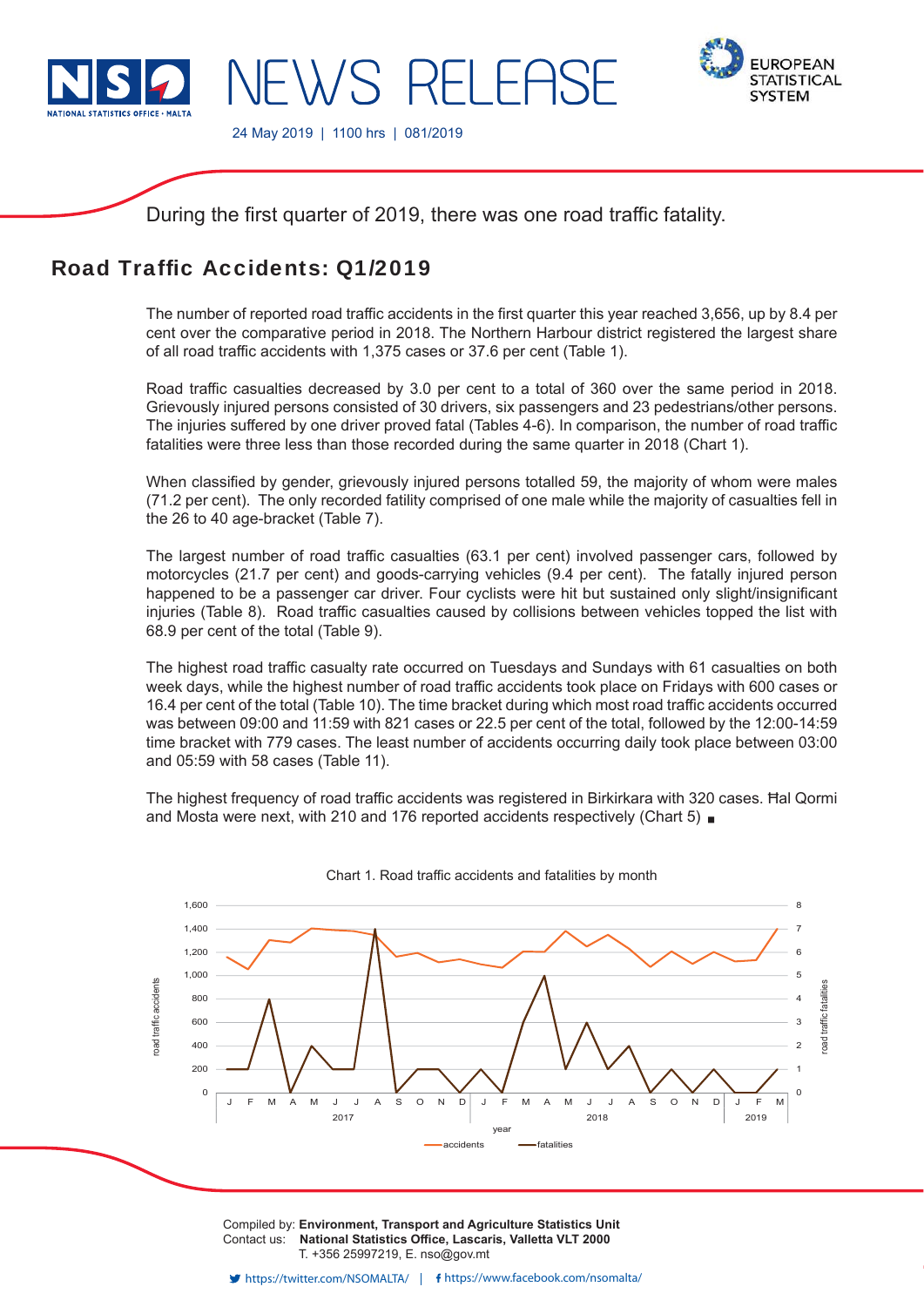# Table 1. Total road traffic accidents

|                        |       | January-March |        |                      |
|------------------------|-------|---------------|--------|----------------------|
| <b>Region/District</b> | 2018  | 2019          | Change | Percentage<br>change |
| <b>MALTA</b>           | 3,373 | 3,656         | 283    | 8.4                  |
| <b>Malta</b>           | 3,225 | 3,459         | 234    | 7.3                  |
| Southern Harbour       | 638   | 686           | 48     | 7.5                  |
| Northern Harbour       | 1,251 | 1,375         | 124    | 9.9                  |
| South Eastern          | 314   | 337           | 23     | 7.3                  |
| Western                | 433   | 450           | 17     | 3.9                  |
| Northern               | 589   | 611           | 22     | 3.7                  |
| <b>Gozo and Comino</b> | 148   | 197           | 49     | 33.1                 |

# Table 2. Non-injury road traffic accidents

|                        |       | January-March |        |                      |
|------------------------|-------|---------------|--------|----------------------|
| <b>Region/District</b> | 2018  | 2019          | Change | Percentage<br>change |
| <b>MALTA</b>           | 3,074 | 3,350         | 276    | 9.0                  |
| <b>Malta</b>           | 2,943 | 3,182         | 239    | 8.1                  |
| Southern Harbour       | 565   | 623           | 58     | 10.3                 |
| Northern Harbour       | 1,167 | 1,284         | 117    | 10.0                 |
| South Eastern          | 272   | 297           | 25     | 9.2                  |
| Western                | 407   | 418           | 11     | 2.7                  |
| Northern               | 532   | 560           | 28     | 5.3                  |
| <b>Gozo and Comino</b> | 131   | 168           | 37     | 28.2                 |

### Table 3. Casualties in road traffic accidents

|                        |      | January-March |        |                      |
|------------------------|------|---------------|--------|----------------------|
| <b>Region/District</b> | 2018 | 2019          | Change | Percentage<br>change |
| <b>MALTA</b>           | 371  | 360           | $-11$  | $-3.0$               |
| <b>Malta</b>           | 346  | 328           | $-18$  | $-5.2$               |
| Southern Harbour       | 98   | 72            | $-26$  | $-26.5$              |
| Northern Harbour       | 92   | 109           | 17     | 18.5                 |
| South Eastern          | 56   | 43            | $-13$  | $-23.2$              |
| Western                | 33   | 38            | 5      | 15.2                 |
| Northern               | 67   | 66            | $-1$   | $-1.5$               |
| <b>Gozo and Comino</b> | 25   | 32            | 7      | 28.0                 |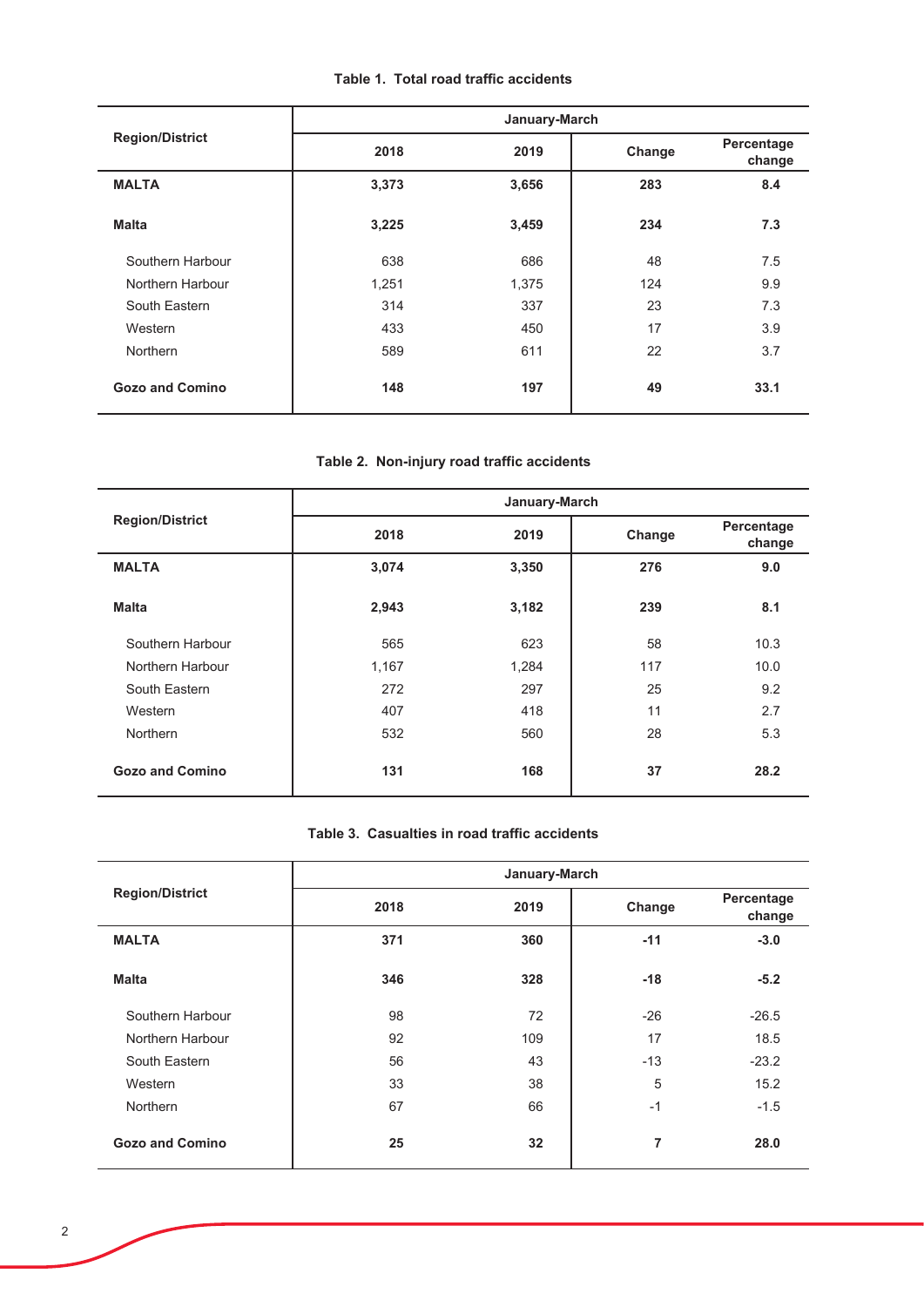| <b>Region/District</b> |                          |          | 2018   |               |                   | 2019  |          |        |                          |       |
|------------------------|--------------------------|----------|--------|---------------|-------------------|-------|----------|--------|--------------------------|-------|
|                        | Fatal                    | Grievous | Slight | Insignificant | <b>Total</b>      | Fatal | Grievous | Slight | Insignificant            | Total |
| <b>MALTA</b>           |                          | 40       | 189    | 11            | 244               |       | 30       | 192    | $12 \overline{ }$        | 235   |
| Malta                  |                          | 38       | 179    | 11            | 232               |       | 28       | 174    | 10                       | 213   |
| Southern Harbour       | $\overline{\phantom{a}}$ | 6        | 51     |               | 64                |       |          | 40     |                          | 52    |
| Northern Harbour       |                          | 10       | 47     |               | 58                |       |          | 57     |                          | 67    |
| South Eastern          |                          | 8        | 30     |               | 40                |       |          | 23     |                          | 28    |
| Western                |                          | 6        | 14     |               | 21                |       | 4        | 21     | $\overline{\phantom{a}}$ | 25    |
| Northern               |                          | 8        | 37     |               | 49                |       |          | 33     |                          | 41    |
| <b>Gozo and Comino</b> |                          |          | 10     |               | $12 \overline{ }$ |       |          | 18     |                          | 22    |

#### Table 4. Injuries sustained by drivers in road traffic accidents by district: January-March

Table 5. Injuries sustained by passengers in road traffic accidents by district: January-March

|                        |                          |          | 2018   |               |              | 2019  |          |        |               |       |
|------------------------|--------------------------|----------|--------|---------------|--------------|-------|----------|--------|---------------|-------|
| <b>Region/District</b> | Fatal                    | Grievous | Slight | Insignificant | <b>Total</b> | Fatal | Grievous | Slight | Insignificant | Total |
| <b>MALTA</b>           |                          | 11       | 70     | Ð             | 86           |       |          | 59     |               | 71    |
| Malta                  |                          | 9        | 60     | ÷.            | 74           |       |          | 56     |               | 65    |
| Southern Harbour       | $\overline{\phantom{a}}$ |          | 18     |               | 23           |       |          | 13     |               | 14    |
| Northern Harbour       | $\overline{\phantom{a}}$ |          | 16     |               | 18           |       |          | 16     |               | 17    |
| South Eastern          | $\overline{\phantom{a}}$ |          |        |               |              |       |          |        |               |       |
| Western                | $\overline{\phantom{a}}$ |          | 10     |               | 11           |       |          |        |               | 10    |
| Northern               | $\overline{\phantom{a}}$ | 5        |        |               | 13           |       |          | 15     |               | 18    |
| <b>Gozo and Comino</b> |                          |          | 10     | -             | 12           |       |          |        |               |       |

#### Table 6. Injuries sustained by pedestrians/cyclists/others in road traffic accidents by district: January-March

|                        |                          |          | 2018   |               |              |       | 2019                     |        |                          |       |  |
|------------------------|--------------------------|----------|--------|---------------|--------------|-------|--------------------------|--------|--------------------------|-------|--|
| <b>Region/District</b> | Fatal                    | Grievous | Slight | Insignificant | <b>Total</b> | Fatal | Grievous                 | Slight | Insignificant            | Total |  |
| <b>MALTA</b>           |                          | 19       | 21     |               | 41           |       | 23                       | 28     |                          | 54    |  |
| Malta                  |                          | 19       | 20     |               | 40           |       | 20                       | 28     |                          | 50    |  |
| Southern Harbour       | $\overline{\phantom{a}}$ |          | 8      |               | 11           |       |                          |        |                          |       |  |
| Northern Harbour       |                          | ö        |        |               | 16           |       |                          | 15     |                          | 25    |  |
| South Eastern          | $\overline{\phantom{a}}$ |          |        |               |              |       |                          |        | $\overline{\phantom{a}}$ |       |  |
| Western                |                          |          |        |               |              |       |                          |        |                          |       |  |
| Northern               |                          |          |        |               |              |       |                          |        |                          |       |  |
| <b>Gozo and Comino</b> | $\overline{\phantom{a}}$ |          |        | ٠             |              |       |                          | -      |                          |       |  |
| of which cyclists      |                          |          |        |               |              |       | $\overline{\phantom{a}}$ |        |                          |       |  |

Note: The category "others" refers to horsecabs and any other road traffic unit not described above.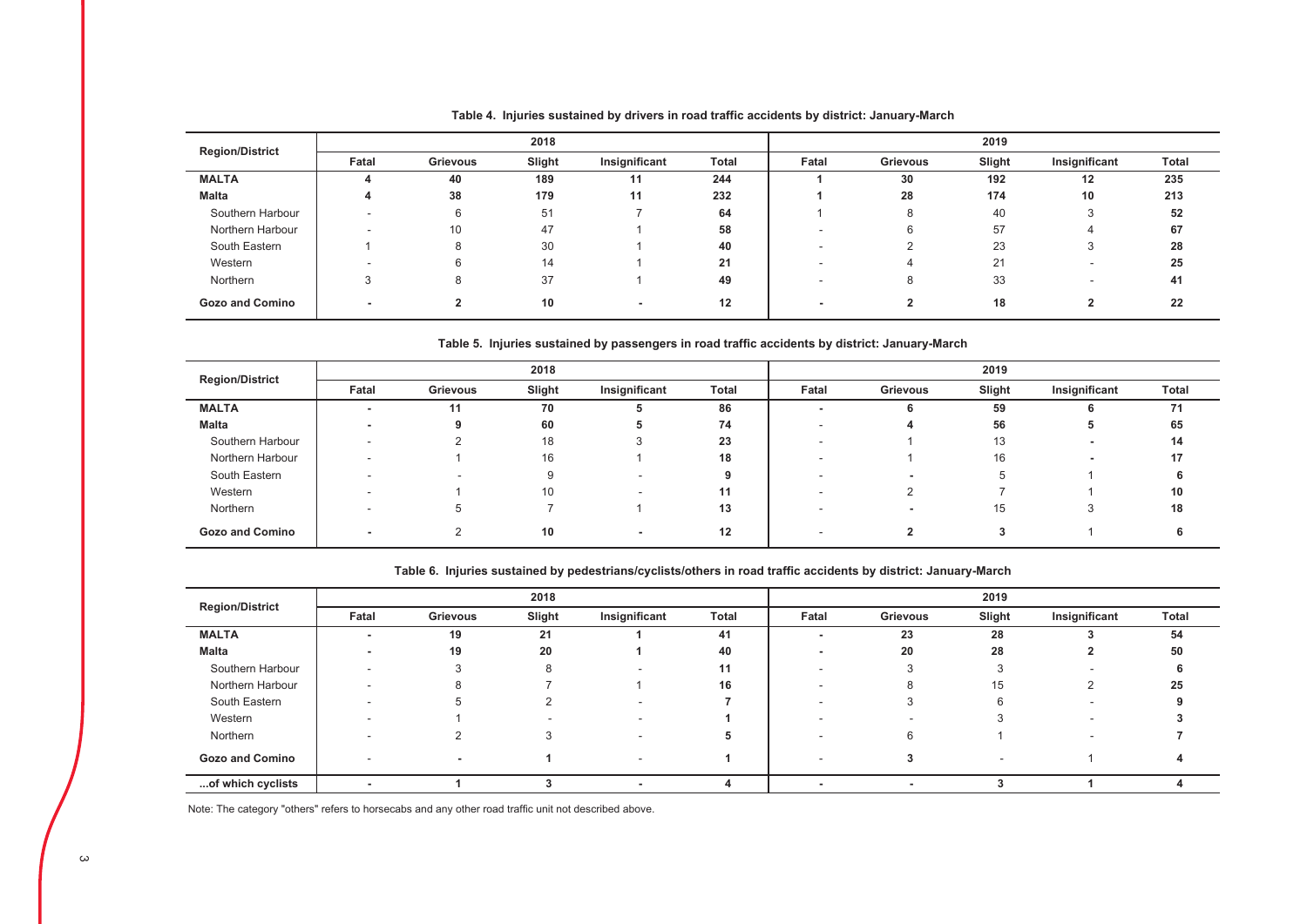| Age group | 2018                     |                |                          | 2019                     |                |                          |
|-----------|--------------------------|----------------|--------------------------|--------------------------|----------------|--------------------------|
|           | <b>Total</b>             | Fatal          | <b>Grievous</b>          | Slight                   | Insignificant  | Total                    |
|           |                          |                |                          | <b>Males</b>             |                |                          |
| $0 - 10$  | 8                        |                | $\mathbf{1}$             | $\overline{5}$           | $\overline{2}$ | 8                        |
| $11 - 17$ | $\overline{2}$           |                | 1                        | $\sqrt{3}$               | $\overline{a}$ | 4                        |
| 18-25     | 46                       |                | 4                        | 36                       | 3              | 43                       |
| 26-40     | 62                       |                | 14                       | 44                       | $\overline{7}$ | 65                       |
| 41-59     | 68                       |                | 11                       | 44                       | 3              | 58                       |
| 60-65     | $\,8\,$                  |                | 5                        | 11                       |                | 16                       |
| $66+$     | 26                       | 1              | 6                        | 18                       | $\mathbf{1}$   | 26                       |
| unknown   | $\mathbf{1}$             |                | $\blacksquare$           | $\overline{\phantom{a}}$ |                | $\overline{\phantom{a}}$ |
| Total     | 221                      | 1              | 42                       | 161                      | 16             | 220                      |
|           |                          |                |                          | <b>Females</b>           |                |                          |
| $0 - 10$  | $\overline{7}$           | $\overline{a}$ | $\overline{\phantom{a}}$ | $\Box$                   | $\overline{2}$ | $\overline{\mathbf{2}}$  |
| $11 - 17$ | $6\,$                    |                | 5                        | 5                        | ٠              | 10                       |
| 18-25     | 28                       |                | 1                        | 25                       |                | 26                       |
| 26-40     | 45                       |                | 4                        | 32                       |                | 36                       |
| 41-59     | 43                       |                | 3                        | 33                       | 3              | 39                       |
| 60-65     | $\overline{7}$           |                |                          | 11                       |                | 11                       |
| $66+$     | 14                       |                | 4                        | 12                       |                | 16                       |
| unknown   | $\overline{\phantom{a}}$ |                |                          | $\overline{\phantom{a}}$ |                | $\overline{\phantom{a}}$ |
| Total     | 150                      |                | 17                       | 118                      | 5              | 140                      |
|           |                          |                |                          | Total                    |                |                          |
| $0 - 10$  | 15                       |                | $\mathbf{1}$             | 5                        | 4              | 10                       |
| $11 - 17$ | $\bf8$                   |                | 6                        | 8                        | L,             | 14                       |
| 18-25     | 74                       |                | 5                        | 61                       | 3              | 69                       |
| 26-40     | 107                      |                | 18                       | 76                       | $\overline{7}$ | 101                      |
| 41-59     | 111                      |                | 14                       | 77                       | 6              | 97                       |
| 60-65     | 15                       |                | 5                        | 22                       |                | 27                       |
| 66+       | 40                       | 1              | $10$                     | 30                       | 1              | 42                       |
| unknown   | 1                        |                |                          |                          |                |                          |
| Total     | 371                      | 1              | 59                       | 279                      | 21             | 360                      |

Table 7. Road traffic casualties by type of injury, age group and gender: January-March



Chart 2. Road traffic casualties by gender and age group: January-March 2019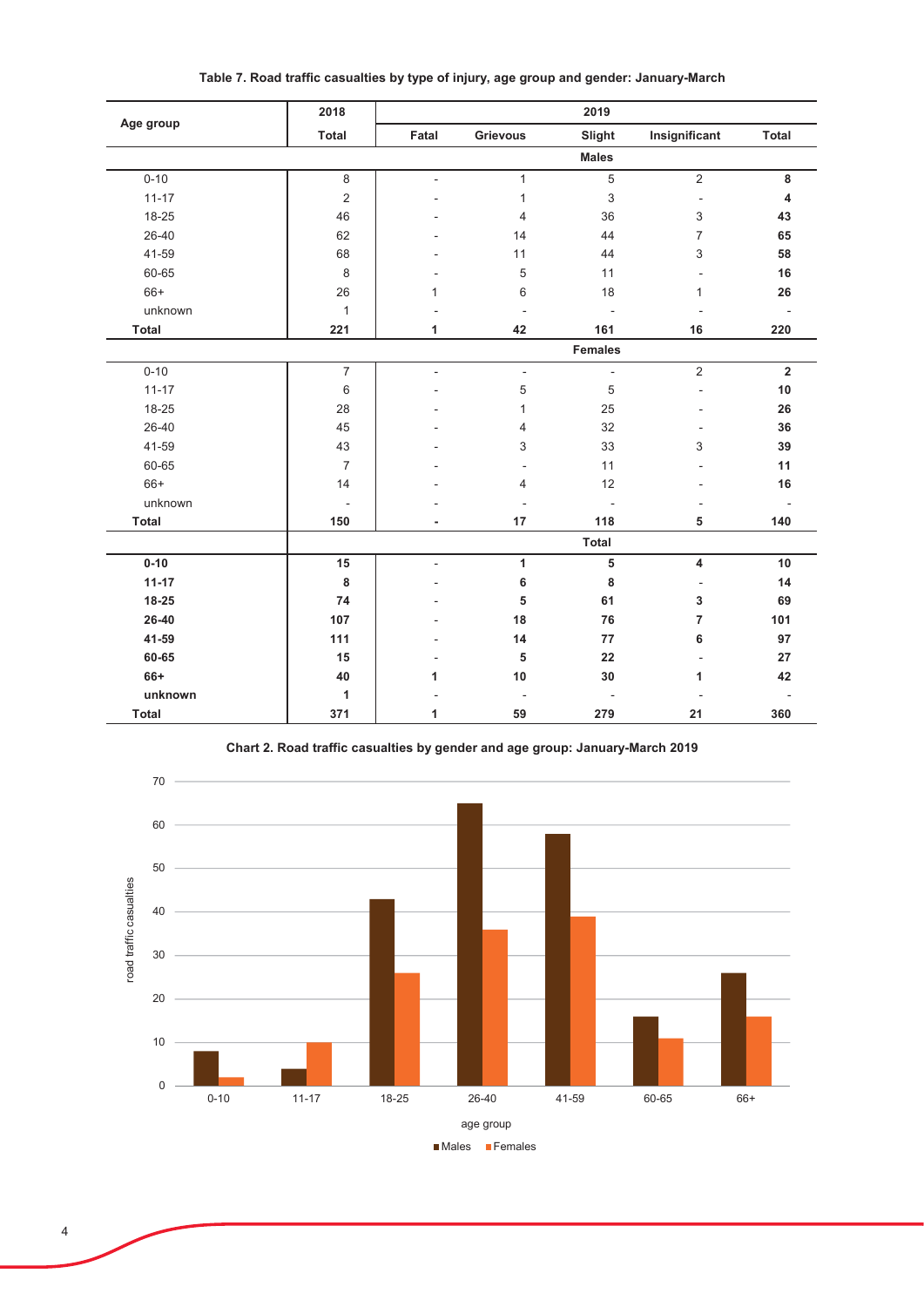| Road traffic unit |                         |                          |                 | 2019           |               |                |
|-------------------|-------------------------|--------------------------|-----------------|----------------|---------------|----------------|
|                   | Vehicle type            | Fatal                    | <b>Grievous</b> | Slight         | Insignificant | <b>Total</b>   |
|                   | Minibus                 |                          |                 | $\overline{2}$ |               | $\overline{2}$ |
|                   | Route bus               |                          |                 | 1              |               | 1              |
|                   | Motorcycle              |                          | 15              | 57             | 3             | 75             |
| <b>Driver</b>     | Quad & ATV              |                          | $\mathbf{1}$    |                |               | 1              |
|                   | Passenger car           | 1                        | 11              | 114            | 9             | 135            |
|                   | Goods-carrying vehicle  |                          | 3               | 17             |               | 20             |
|                   | Special purpose vehicle |                          | $\blacksquare$  | $\mathbf{1}$   |               | 1              |
|                   | Route bus               |                          | ٠               | $\mathbf{1}$   |               | 1              |
|                   | Motorcycle              |                          |                 | 1              |               |                |
| Passenger         | Quad & ATV              |                          | $\overline{2}$  | $\overline{2}$ |               |                |
|                   | Passenger car           |                          | 3               | 51             | 6             | 60             |
|                   | Goods-carrying vehicle  |                          | 1               | 4              |               | 5              |
|                   | <b>Minibus</b>          |                          | $\mathbf{1}$    | $\mathbf{1}$   | ٠             | $\overline{2}$ |
|                   | Route bus               |                          | 1               |                |               | 1              |
| Pedestrian        | Motorcycle              |                          |                 | 1              |               | 1              |
|                   | Passenger car           |                          | 16              | 13             | 1             | 30             |
|                   | Goods-carrying vehicle  |                          | 3               | 5              | 1             | 9              |
|                   | Unknown vehicle         |                          | 2               | 4              |               | 6              |
|                   | Motorcycle              |                          | ٠               | $\mathbf{1}$   |               | 1              |
| Cyclist           | Passenger car           |                          |                 | 2              |               | 2              |
|                   | Unknown vehicle         |                          |                 |                | 1             | 1              |
| Other             | Unknown vehicle         | $\overline{\phantom{a}}$ | $\blacksquare$  | $\mathbf{1}$   |               | 1              |
| <b>Total</b>      |                         | 1                        | 59              | 279            | 21            | 360            |

## Table 8. Road traffic casualties by road traffic unit, vehicle type and injury: January-March

# Table 9. Road traffic casualties by road traffic unit, type of accident and injury: January-March

| Road traffic unit |                         |       |                 | 2019   |               |              |
|-------------------|-------------------------|-------|-----------------|--------|---------------|--------------|
|                   | <b>Accident type</b>    | Fatal | <b>Grievous</b> | Slight | Insignificant | Total        |
|                   | Vehicle with vehicle    |       | 16              | 164    | 10            | 190          |
|                   | Vehicle with pedestrian |       | ۰               | 1      |               | 1            |
| <b>Driver</b>     | Vehicle with property   |       | 14              | 21     | 2             | 38           |
|                   | Vehicle with animal     |       |                 |        |               |              |
|                   | Vehicle hit and run     |       | ٠               | 5      |               | 5            |
|                   | Vehicle with vehicle    |       | 3               | 49     | 5             | 57           |
| Passenger         | Vehicle with property   |       | 3               | 9      |               | 13           |
|                   | Vehicle hit and run     |       | ٠               | 1      |               | 1            |
|                   | Vehicle with vehicle    |       |                 |        | 1             | 1            |
| Pedestrian        | Vehicle with pedestrian |       | 22              | 23     | 1             | 46           |
|                   | Vehicle hit and run     |       | 1               | 1      |               | $\mathbf{2}$ |
| Cyclist           | Vehicle with bicycle    |       |                 | 3      |               | 4            |
| Other             | Vehicle with animal     |       |                 | 1      |               | 1            |
| <b>Total</b>      |                         | 1     | 59              | 279    | 21            | 360          |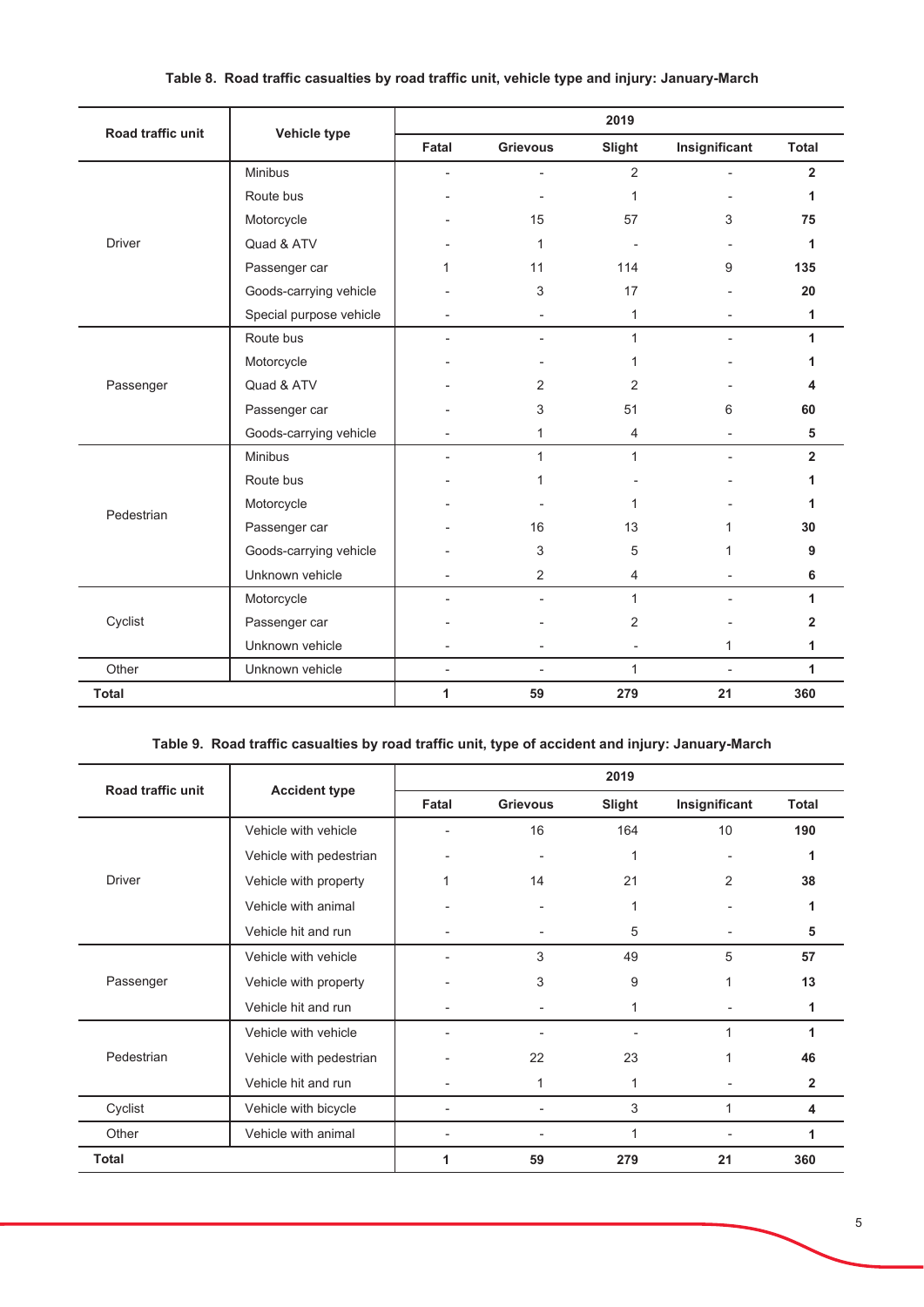| Table 10. Road traffic casualties and accidents by day of the week: January-March 2019 |  |  |  |  |  |
|----------------------------------------------------------------------------------------|--|--|--|--|--|
|----------------------------------------------------------------------------------------|--|--|--|--|--|

|                                    | Mondav | Tuesday | Wednesday | Thursday | Friday | <b>Saturdav</b> | Sundav | Total |
|------------------------------------|--------|---------|-----------|----------|--------|-----------------|--------|-------|
| Road traffic casualties            | 44     | 61      | 51        | 38       | 59     | 46              | 61     | 360   |
| Road traffic accidents             | 489    | 542     | 571       | 575      | 600    | 488             | 391    | 3,656 |
| Casualities-to-accidents ratio (%) | 9.0    | 11.3    | 8.9       | 6.6      | 9.8    | 9.4             | 15.6   | 9.8   |





Table 11. Road traffic accidents by day of the week and time bracket: January-March 2019

| Time bracket    | Monday         | Tuesday | Wednesday | Thursday | Friday                   | Saturday | Sunday | Total |
|-----------------|----------------|---------|-----------|----------|--------------------------|----------|--------|-------|
| $00:00 - 02:59$ |                | 8       | 10        | 5        | 6                        | 19       | 21     | 76    |
| $03:00 - 05:59$ | $\overline{4}$ | 5       | 4         | 6        | $\overline{\phantom{a}}$ | 9        | 23     | 58    |
| $06:00 - 08:59$ | 89             | 113     | 121       | 122      | 100                      | 51       | 37     | 633   |
| $09:00 - 11:59$ | 112            | 132     | 124       | 114      | 120                      | 140      | 79     | 821   |
| 12:00 - 14:59   | 111            | 112     | 106       | 117      | 150                      | 106      | 77     | 779   |
| 15:00 - 17:59   | 99             | 98      | 117       | 122      | 125                      | 86       | 77     | 724   |
| $18:00 - 20:59$ | 47             | 55      | 66        | 70       | 66                       | 50       | 54     | 408   |
| $21:00 - 23:59$ | 20             | 19      | 23        | 19       | 26                       | 27       | 23     | 157   |
| Total           | 489            | 542     | 571       | 575      | 600                      | 488      | 391    | 3,656 |



Chart 4. Road traffic accidents by day of the week and time of day: January-March 2019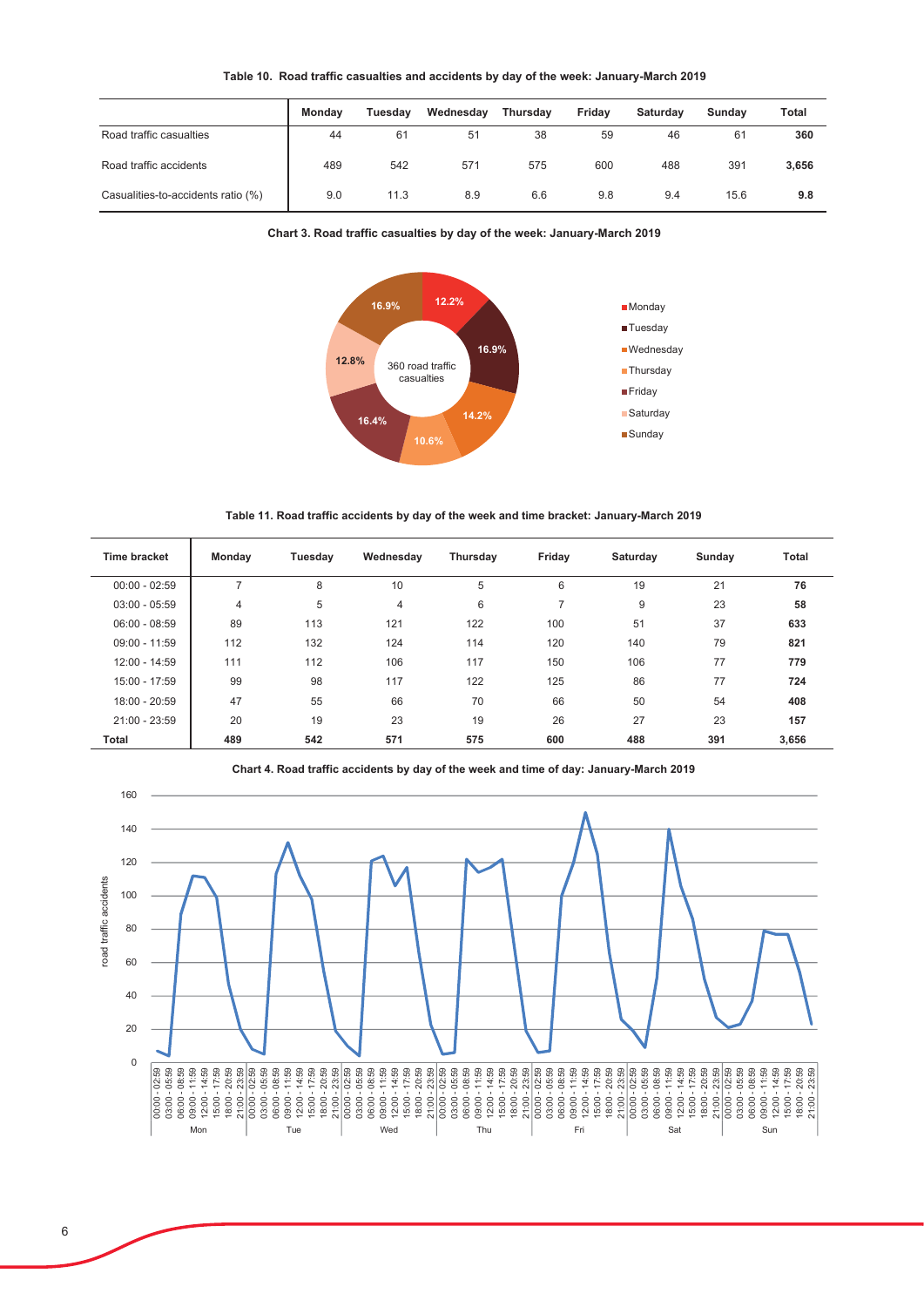|                          | January-March    |                |                                          |  |  |  |
|--------------------------|------------------|----------------|------------------------------------------|--|--|--|
| <b>District/Locality</b> | 2018             | 2019           | Change                                   |  |  |  |
| <b>MALTA</b>             | 3,373            | 3,656          | 283                                      |  |  |  |
| <b>Southern Harbour</b>  | 638              | 686            | 48                                       |  |  |  |
| Cospicua                 | 21               | 18             | $-3$                                     |  |  |  |
| Fgura                    | 57               | 78             | 21                                       |  |  |  |
| Floriana                 | 64               | 48             | $-16$                                    |  |  |  |
| <b>Hal Luqa</b>          | 100              | 100            | $\overline{a}$                           |  |  |  |
| <b>Hal Tarxien</b>       | 50               | 63             | 13                                       |  |  |  |
| <b>Ħaż-Żabbar</b>        | 46               | 81             | 35                                       |  |  |  |
| Kalkara                  | 3                | 10             | $\overline{7}$                           |  |  |  |
|                          |                  |                |                                          |  |  |  |
| Marsa                    | 147              | 112            | $-35$                                    |  |  |  |
| Paola                    | 84               | 110            | 26                                       |  |  |  |
| Santa Lucija             | 10               | 8              | $-2$                                     |  |  |  |
| Senglea                  | 6                | $\overline{4}$ | $-2$                                     |  |  |  |
| Valletta                 | 33               | 38             | 5                                        |  |  |  |
| Vittoriosa               | 13               | 10             | $-3$                                     |  |  |  |
| Xgħajra                  | $\overline{4}$   | 6              | 2                                        |  |  |  |
| <b>Northern Harbour</b>  | 1,251            | 1,375          | 124                                      |  |  |  |
| <b>Birkirkara</b>        | 281              | 320            | 39                                       |  |  |  |
| Gżira                    | 80               | 79             | $-1$                                     |  |  |  |
| <b>Hal Oormi</b>         | 194              | 210            | 16                                       |  |  |  |
| <b>Hamrun</b>            | 68               | 97             | 29                                       |  |  |  |
| <b>Msida</b>             | 119              | 121            | 2                                        |  |  |  |
| Pembroke                 |                  | 38             | 12                                       |  |  |  |
|                          | 26               |                |                                          |  |  |  |
| San Gwann                | 123              | 146            | 23                                       |  |  |  |
| Santa Venera             | 62               | 84             | 22                                       |  |  |  |
| St Julian's              | 89               | 91             | $\overline{2}$                           |  |  |  |
| Swiegi                   | 49               | 52             | 3                                        |  |  |  |
| Ta' Xbiex                | 22               | 15             | $-7$                                     |  |  |  |
| Tal-Pietà                | 44               | 41             | $-3$                                     |  |  |  |
| Tas-Sliema               | 94               | 81             | $-13$                                    |  |  |  |
| <b>South Eastern</b>     | 314              | 337            | 23                                       |  |  |  |
| Birżebbuġa               | 52               | 49             | $-3$                                     |  |  |  |
| Gudja                    | 51               | 36             | $-15$                                    |  |  |  |
| <b>Hal Ghaxaq</b>        | 19               | 23             | 4                                        |  |  |  |
| <b>Hal Kirkop</b>        | 15               | 13             | $-2$                                     |  |  |  |
| <b>Hal Safi</b>          | 5                | $\overline{7}$ | $\overline{2}$                           |  |  |  |
| Marsaskala               | 34               | 43             | 9                                        |  |  |  |
| Marsaxlokk               |                  | 15             |                                          |  |  |  |
| Mqabba                   | 15<br>13         | 14             | $\overline{\phantom{a}}$<br>$\mathbf{1}$ |  |  |  |
|                          |                  |                | $\overline{2}$                           |  |  |  |
| Qrendi                   | $\overline{7}$   | 9              |                                          |  |  |  |
| Żejtun                   | 72               | 87             | 15                                       |  |  |  |
| Żurrieg                  | 31               | 41             | 10                                       |  |  |  |
| Western                  | 433              | 450            | 17                                       |  |  |  |
| Had-Dingli               | 13               | 14             | $\mathbf{1}$                             |  |  |  |
| <b>Hal Balzan</b>        | 50               | 45             | $-5$                                     |  |  |  |
| Hal Lija                 | 48               | 42             | $-6$                                     |  |  |  |
| <b>H'Attard</b>          | 125              | 98             | $-27$                                    |  |  |  |
| Haż-Żebbuġ               | 71               | 85             | 14                                       |  |  |  |
| <b>Iklin</b>             | 14               | 22             | 8                                        |  |  |  |
| Mdina                    | $\overline{7}$   | $\mathbf{1}$   | $-6$                                     |  |  |  |
| Mtarfa                   | $\boldsymbol{9}$ | $9\,$          |                                          |  |  |  |
| Rabat                    | 64               | 95             | 31                                       |  |  |  |
| Siģģiewi                 | 32               | 39             | $\overline{7}$                           |  |  |  |
|                          |                  |                |                                          |  |  |  |
| Northern                 | 589              | 611            | 22                                       |  |  |  |
| <b>Hal Gharghur</b>      | 33               | 25             | -8                                       |  |  |  |
| Mellieħa                 | 75               | 71             | $-4$                                     |  |  |  |
| Mġarr                    | $30\,$           | 45             | 15                                       |  |  |  |
| Mosta                    | 163              | 176            | 13                                       |  |  |  |
| Naxxar                   | 132              | 162            | 30                                       |  |  |  |
| St Paul's Bay            | 156              | 132            | $-24$                                    |  |  |  |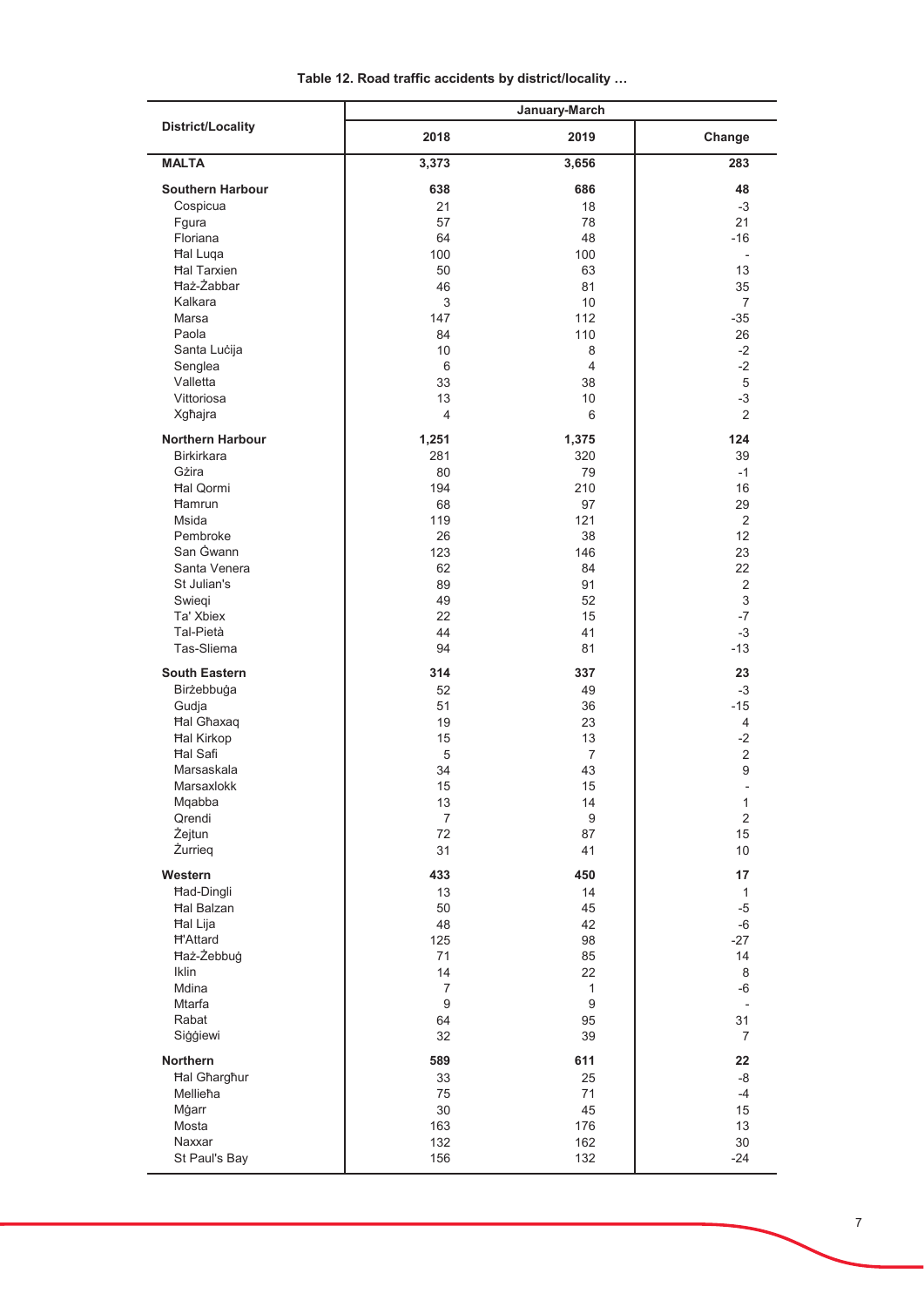|  |  |  |  |  |  |  | Table 12. Road traffic accidents by district/locality |  |
|--|--|--|--|--|--|--|-------------------------------------------------------|--|
|--|--|--|--|--|--|--|-------------------------------------------------------|--|

|                          | January-March |      |        |  |  |
|--------------------------|---------------|------|--------|--|--|
| <b>District/Locality</b> | 2018          | 2019 | Change |  |  |
| <b>Gozo and Comino</b>   | 148           | 197  | 49     |  |  |
| Fontana                  | 3             |      | $-2$   |  |  |
| Għajnsielem              | 16            | 24   | 8      |  |  |
| Gharb                    | 4             | 6    | 2      |  |  |
| Għasri                   | 2             | 6    |        |  |  |
| Munxar                   | 6             | 6    |        |  |  |
| Nadur                    | 8             | 10   |        |  |  |
| Qala                     | 4             | 5    |        |  |  |
| San Lawrenz              |               |      |        |  |  |
| Ta' Kercem               |               | 6    |        |  |  |
| Ta' Sannat               |               | 5    | 4      |  |  |
| Victoria                 | 44            | 74   | 30     |  |  |
| Xagħra                   | 14            | 8    | $-6$   |  |  |
| Xewkija                  | 31            | 32   |        |  |  |
| Żebbuġ                   | 11            | 13   | 2      |  |  |

### Chart 5. Top ten localities for road traffic accidents: January-March 2019